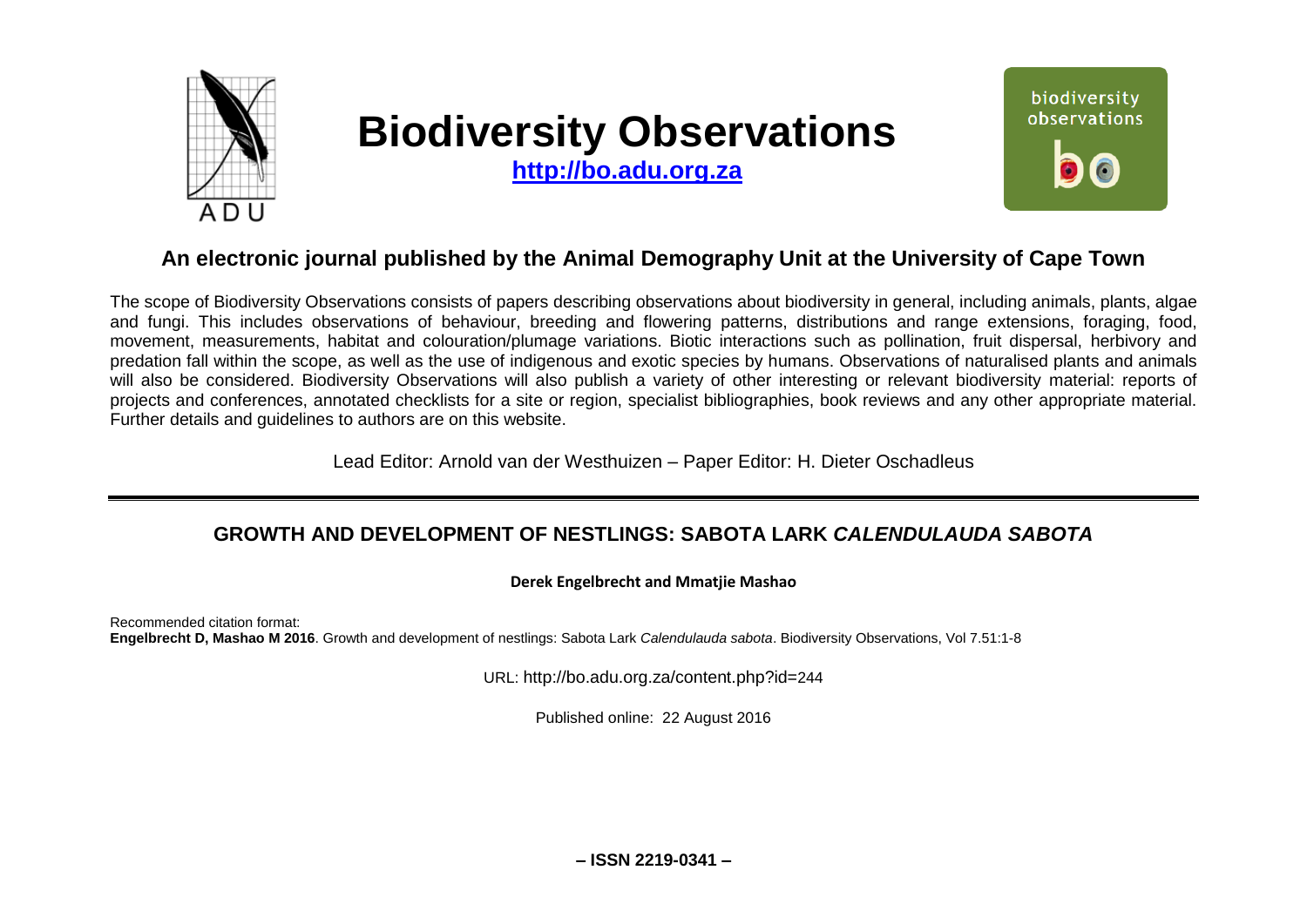

# **BREEDING BIOLOGY**

# **GROWTH AND DEVELOPMENT OF NESTLINGS: SABOTA LARK** *CALENDULAUDA SABOTA*

*Department of Biodiversity, University of Limpopo, Private Bag X1106,Sovenga, 0727*

\* Corresponding author: [derek.engelbrecht@ul.ac.za](mailto:derek.engelbrecht@ul.ac.za)

#### **Abstract**

Knowledge of the growth and development of nestlings has widespread application in fundamental and applied ornithology. Unfortunately detailed information on species-specific growth and plumage development patterns is lacking for most species. Here we present the results of a study on growth in selected mass and biometric parameters as well as plumage development based on data collected from 20 Sabota Lark *Calendulauda sabota* nestlings*.*  The results revealed extremely rapid growth of the tarsus which is an adaptive strategy allowing nestlings to fledge at an early age and hence reduce the likelihood of a predator depredating the entire brood. There was also interesting variation in the presence or absence of down on the ventral surface and the position, size and number of tongue spots. This study provided a foundation for future comparative studies on avian life history strategies in larks.

#### **Introduction**

Knowledge of nestling growth and development has applications in fundamental and applied ornithology. It can provide information for comparative studies of development across avian orders or between closely related species with different nesting or parental care strategies as well as populations exposed to different environmental variables. Such information can also be used in management and conservation of populations and species (Jongsomjit *et al.* 2007). For

example, detailed descriptions of development and aging of nestlings can be used to correctly age nests, a critical component in calculating accurate nest survival estimates. Finally, it can also be used to gauge the fitness of nestlings as environmental stressors, e.g. inadequate availability of food, may negatively impact upon growth and development. Despite its obvious widespread application, basic information on the growth and development of nestlings is still lacking for many species.

The Sabota Lark has a widespread distribution in southern Africa, but relatively little is known about the species breeding ecology. All that is known about the nestlings is that they are fully feathered and are capable of moving around when 10 days old (Mashao *et al.* 2015). Here we report on the growth and development of Sabota Lark nestlings in a savannah landscape in the Limpopo Province, South Africa.

#### **Methods**

As part of a study of the breeding ecology of the Sabota Lark in the Polokwane district, Limpopo Province, nest searching was conducted during the 2011/2012 and 2012/2013 breeding seasons. The onset of the breeding season was determined by weekly visits to the study area throughout the year and using parental behaviour cues such as carrying nesting material, food or faecal sacs. Once the first evidence of breeding activity was recorded, nest searches were carried out 2– 3 times a week. When a nest was found during the incubation period, it was typically visited every 2–3 days but daily towards the approximate day of hatching in order to accurately record the duration of the incubation period and hatch day for aging purposes.

To record growth and development of Sabota Lark nestlings, the following parameters were recorded:

i) Mass to the nearest  $(0.1 g)$  using a portable digital scale

Mass is the most widely used parameter in nestling growth studies, but it is also arguably the most sensitive as it is affected by the time elapsed since the last feed, food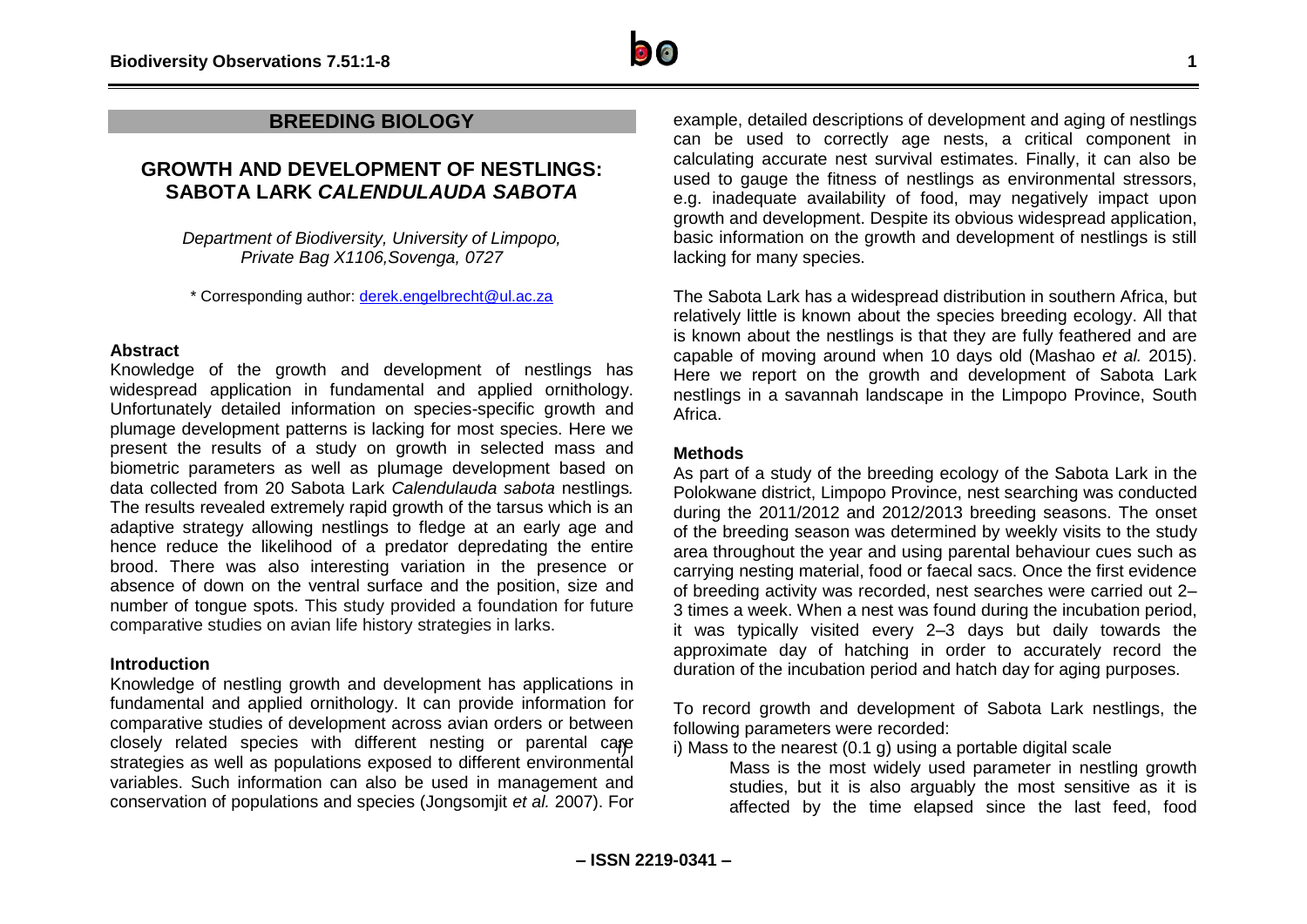availability or environmental stress. Therefore it should be used with caution.

ii) ii) Length of the wing chord (wing ruler), tarsus and head (digital calipers) all recorded to the nearest 0.1 mm as described by de Beer *et al.* (2001)

> These parameters are frequently used in nestling growth studies, are relatively robust to environmental stressors, and are good estimators of age.

iii) iii) The developmental timing of individual feather tracts using terminology and criteria adapted from Jongsomjit *et al.* (2007)

According to Ricklefs (1968), feather development may proceed independently of growth in body size or mass gain and as such is one of the most valuable indicators of the age of nestlings (Jongsomjit *et al.* 2007).

i) iv) Eyes, i.e. the age at which the eyes start opening or are fully open Eyes tend to start opening at a predictable age but the time it takes for eyes to be fully open varies considerably between species (Jongsomjit *et al.* 2007).

Individual nestlings were distinguished by marking them with a nontoxic marker. All data related to the growth and development of nestlings was recorded within the first hour after sunrise and usually only until day 9 as nestlings sometimes exploded from the nest when handled. The day of hatching is considered day 0. The mean duration of the nestling period is 11.7 days (Engelbrecht, unpublished data). Nestling growth data was only included in the analyses if there were at least five data points available covering the entire nestling period.

## **Results**

Although 57 nests were found during the study, only eight nests and 20 individuals met the criteria for inclusion in the analyses as described above. A description of the main developmental events of nestlings follows:

**Day 0** Eyes closed. The skin is a dark, purplish-black colour with tufts of straw-coloured down on capital, humeral, spinal and crural tracts (Fig. 1). The ventral skin is a paler fleshy-pinkish colour. Rarely some individuals have tufts of down on the ventral surface in some individuals (Fig. 2). Primary, secondary and caudal neosoptiles are present. The culmen and nostrils are a blackish-horn colour but the tip of the bill is a paler grey colour. The gape flanges are pale whitish-yellow and the inside of the mouth is a deep, bright yellow with two laterally situated tongue spots at the posterior end of the tongue and one at the distal tip of the tongue. In some individuals, the distal tongue spot is absent (Fig. 3). The upper and lower mandibles also have black tips. The viscera are clearly visible below the skin (Fig. 2). The egg tooth is clearly visible and is white in appearance. The nestlings generally lay with their heads down and there is very little coordination with regard to movement of the head. They lift their heads and open their beaks in a begging response when disturbed by touch or soft sounds. There is no audible begging call.



**Fig. 1.** A Sabota Lark nestling on the day of hatching (day 0).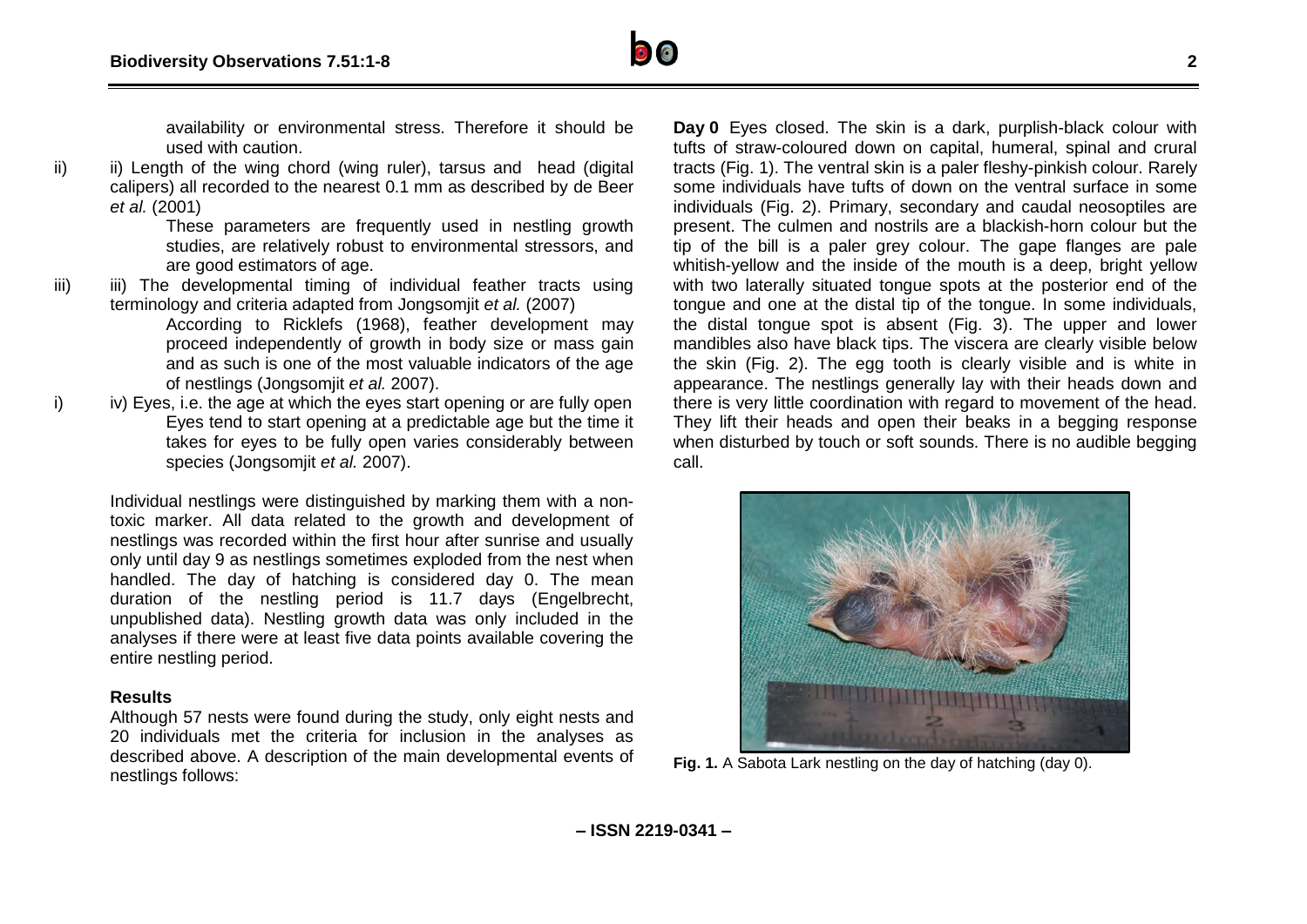

**Fig. 2.** Most Sabota Lark nestlings lack down ventrally (below), but a few have varying amounts of tufts of down on the ventral side (above). These two individuals were from the same clutch.

**Day 1** No feather tracts have erupted yet but they are visible under the skin as darkened areas. These darkened areas are the developing feathers.

**Day 2** Eyes slits visible. First primaries begin to erupt, the overall skin tone is getting darker, approaching a blackish colour.

**Day 3** Eyes partially to fully open. Primaries and most secondaries in pin. First feathers on ventral and spinal track erupt.

**Day 4** Eyes fully open but kept closed or partially closed most of the time. Most feathers in pin on all tracts.



**Fig. 3.** Sabota Lark nestlings showing variation in the number of tongue spots. The individual on the left lacks a distal tongue spot compared to the usual pattern of three tongue spots of the individual on the right.

**Day 5** First ventral feathers in brush, the rest of the pin feathers continue to grow. Nestlings now tend to crouch and partially close their eyes when disturbed. They also make audible 'peep' noises when parents approach; otherwise they remain silent and mostly motionless.

**Day 6** All feather tracts have at least some feathers in brush except primaries, primary coverts and the tail which are all still in pin. First feathers on capital tracts only start to erupt.

**Day 7** All feathers on all tracts erupted. Some primaries and most secondaries in brush (Fig. 4-5). Most secondary coverts in brush. The first primary coverts are now in brush (Fig. 6). Egg tooth barely visible.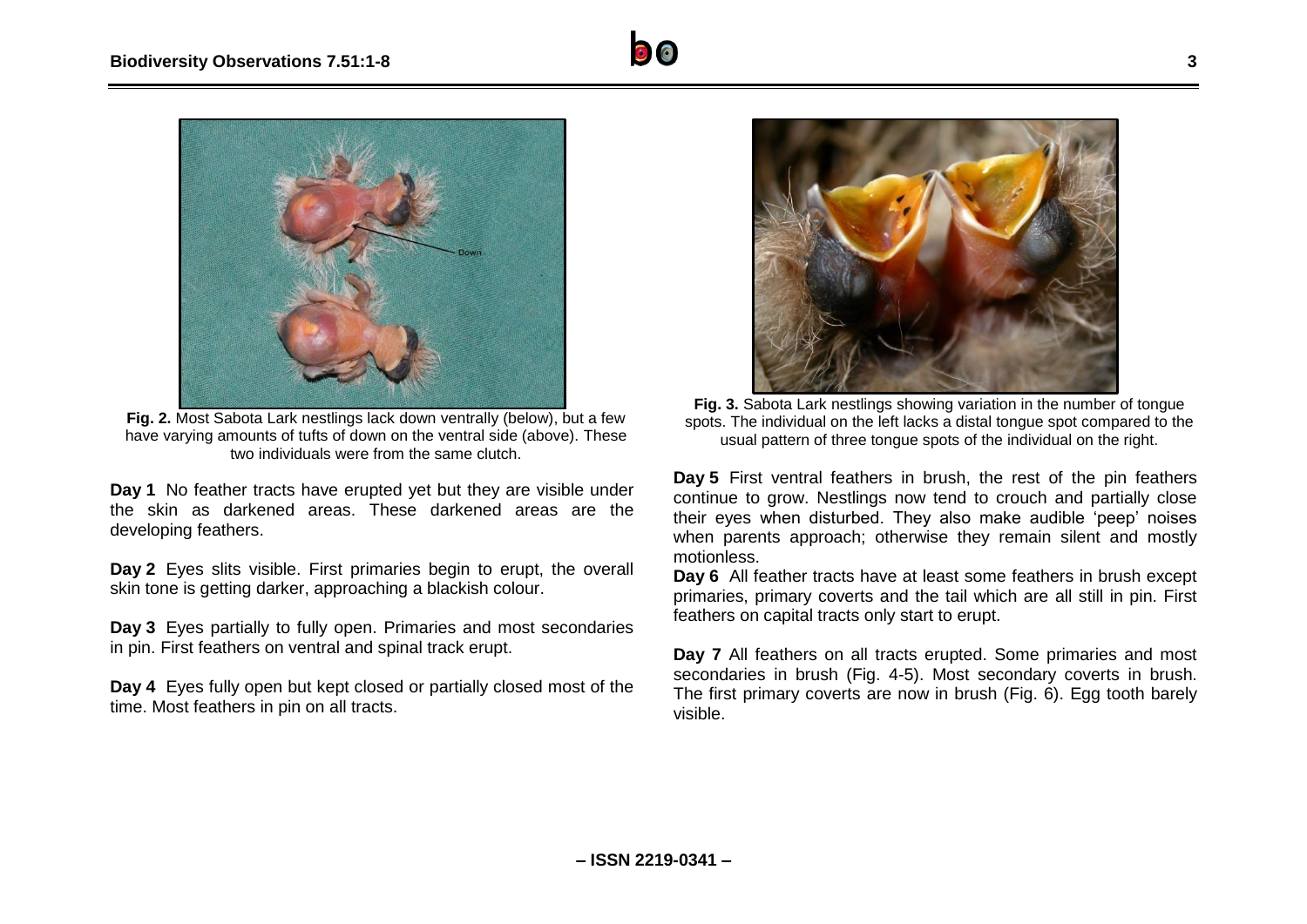

**Fig. 4.** Two 7-day old nestlings in the nest.

**Day 8** All tracts have feathers in brush. Most primaries and secondaries between 15 and 25% of their length in brush. First primary and most secondary coverts in brush.

**Day 9** Primaries ± 30–40% of their length in brush.

**Day 10** Nestlings fully feathered but with tufts of down still present on the head (Fig. 7). Primaries approximately 50% of their length in brush.



**Fig. 5.** Dorsal view of a 7-day old nestling.



**Fig. 6.** Right wing of a 7-day old Sabota Lark nestling showing the first primaries in brush.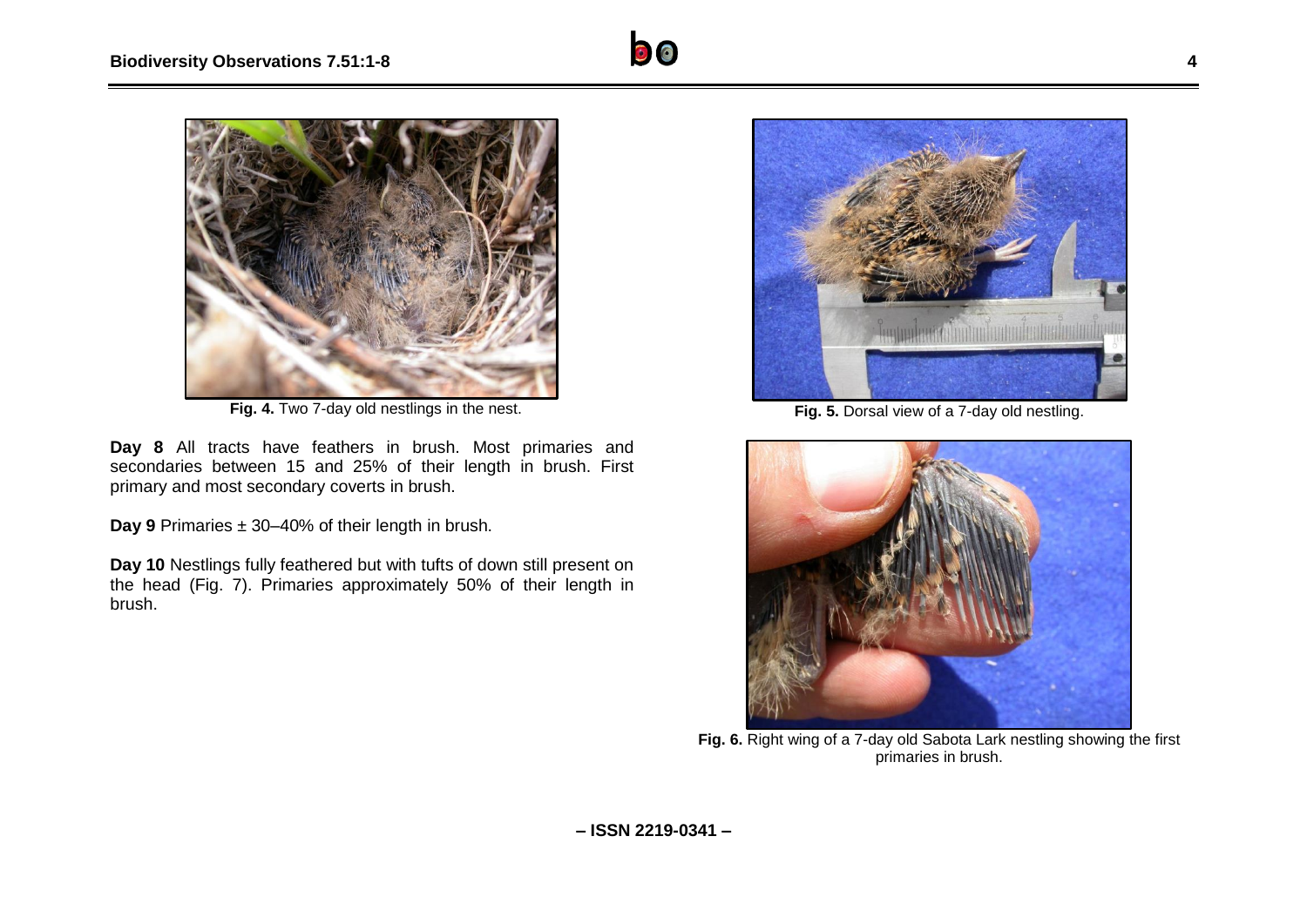

**Fig. 7.** 10-day old Sabota Lark nestlings in the nest.

The growth patterns of the four biometric parameters are presented in Fig. 8 and Figs. 9–12 show scatter plots and trend lines for the different parameters.

## **Discussion**

The growth and development of Sabota Lark nestlings are broadly similar to other *Calendulauda* larks (Boyer 1988; Engelbrecht & Lonzer 2009). The presence of tufts of down on the ventral parts of some nestlings is seemingly unusual as we could not find any reference to this phenomenon in the literature. As with all larks, growth is rapid and follows a typical S-shaped curve for increase in mass and growth of the head and tarsus. Growth of the tarsus is particularly rapid in larks with most growth completed prior to fledging. Growth of the wing is initially slow but there is a sharp increase in its growth rate from day 3 onwards. Upon fledging, Sabota Lark nestlings are not able to fly yet but, given their welldeveloped tarsi, they are able to jump and flutter-fly short distances up to about 30 cm.





The presence of tongue spots is a common feature of lark nestlings, but there is considerable individual variation in the number, shape and position of these tongue spots (Maclean 1969; Boyer 1988).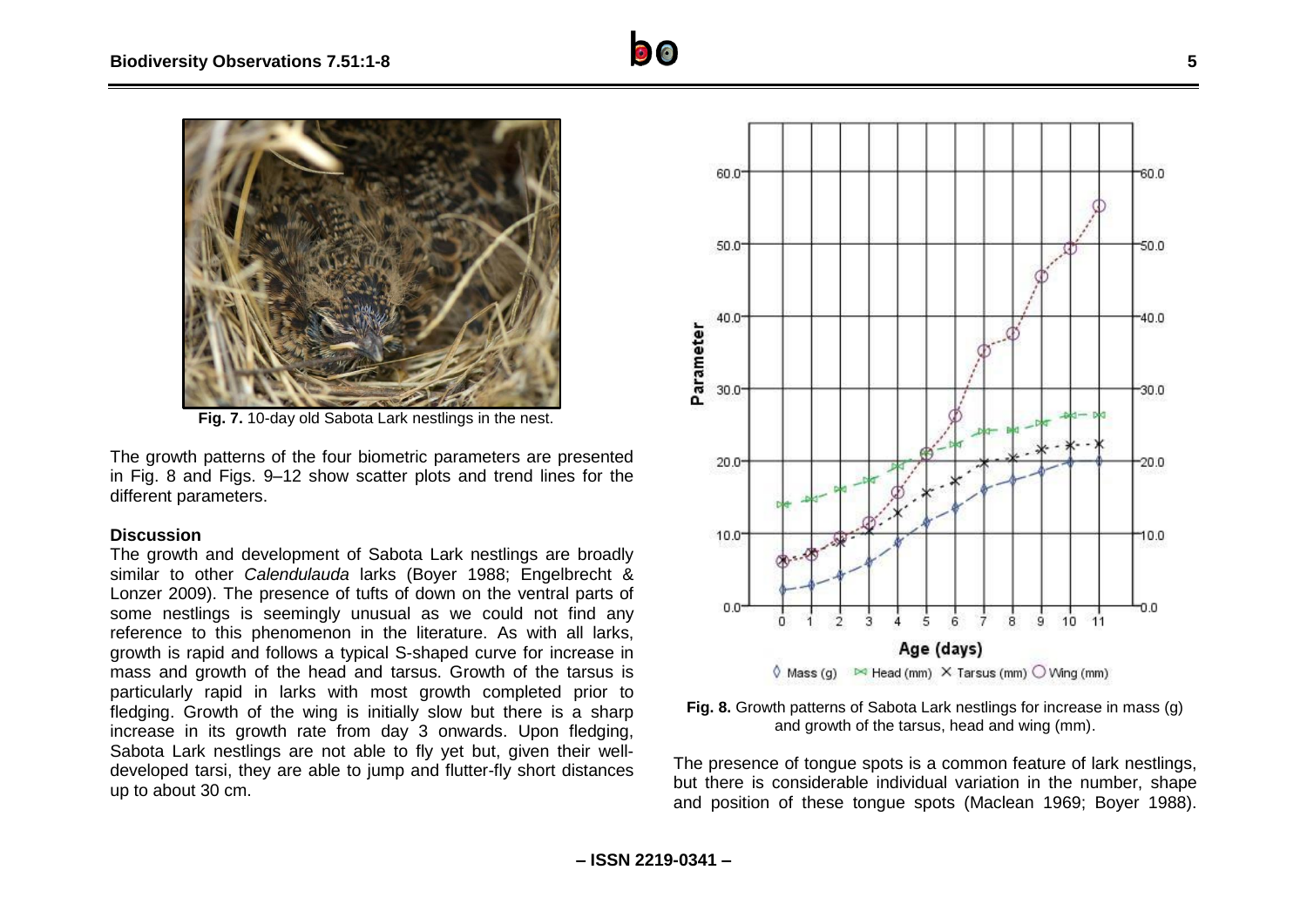

Interestingly, Engelbrecht (2005) found very little variation in tongue spots in the Short-clawed Lark *Certhilauda chuana*.

The behaviour of lark nestlings seems to vary between two extremes. On the one extreme are nestlings of species such as Chestnut-backed Sparrow-lark *Eremopterix leucotis* and Monotonous Lark *Mirafra passerina* that beg audibly and constantly move within the nest and sometimes even leaving the nest for brief periods from day 6 onwards (Engelbrecht and Engelbrecht 2010; Engelbrecht and Dikgale 2014). At the other extreme are nestlings that seldom beg audibly and remain motionless for long periods, only moving and making begging calls when the parents arrive at the nest (Engelbrecht 2005; Engelbrecht and Lonzer 2009; Engelbrecht and Mathonsi 2012). Sabota Lark nestlings subscribe to the latter strategy. When threatened, the nestlings tuck their heads in and lie flat in the nest. This effectively forms a shield within the nest cup which makes it rather difficult to get a hold of the nestlings (also see Engelbrecht and Mashao 2012). They will remain in this position until 'dislodged' at which time they will make a harsh, screech-type call.

In conclusion, the results presented here confirm the pattern of growth reported for larks in other studies. Field biologists studying lark nestlings should carefully check nestlings to establish how common or widespread the presence of down on the ventral surface is. The description of nestling development and the growth patterns presented here can be used in future to age nestlings and assess their fitness.



**Fig. 9.** A scatterplot of increase in mass of Sabota Lark nestlings from hatching (day 0) to fledging (~day 11).



**Fig. 10.** A scatterplot of increase in the head length of Sabota Lark nestlings from hatching (day 0) to fledging (~day 11).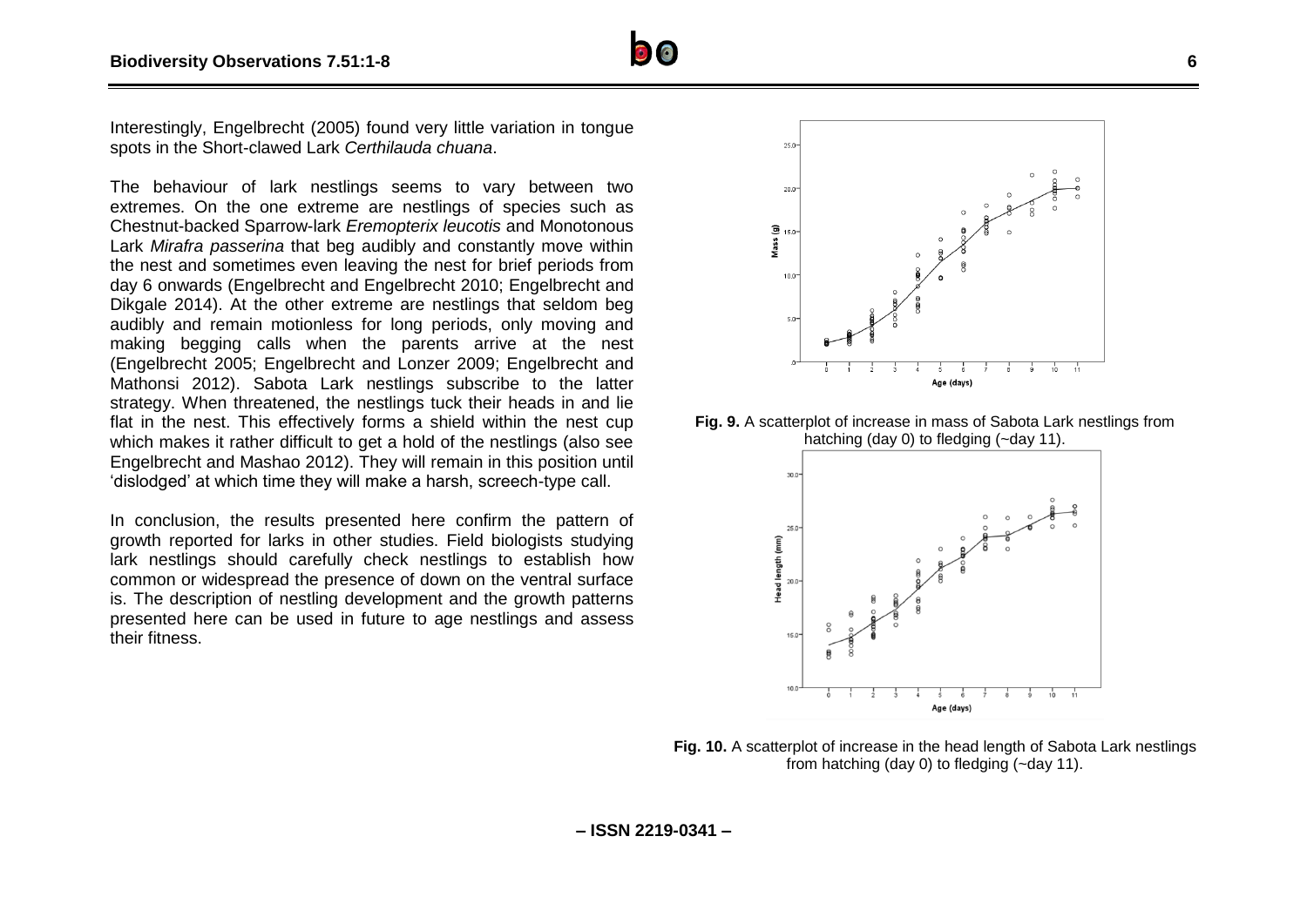



**Fig. 11.** A scatterplot of increase in the length of the tarsus of Sabota Lark nestlings from hatching (day 0) to fledging (~day 11).



**Fig. 12.** A scatterplot of increase in wing length of Sabota Lark nestlings from hatching (day 0) to fledging (~day 11).

## **Acknowledgements**

We wish to express our gratitude to the management of the Polokwane Nature Reserve for granting us permission to conduct the research in the reserve.

## **References**

**Boyer HJ 1988.** Breeding biology of the Dune Lark. Ostrich: 59: 30– 37.

**de Beer SJ, Lockwood GM, Raijmakers JHFA, Raijmakers JMH, Scott WA, Oschadleus HD, Underhill LG (eds) 2001.** SAFRING bird ringing manual. ADU Guide 5. Avian Demography Unit, Cape Town.

**Engelbrecht D 2005.** Breeding biology of the eastern population of the Short-clawed Lark in South Africa. Ostrich 76: 154–161.

**Engelbrecht D, Dikgale ML 2014.** Breeding ecology of the Chestnut-backed Sparrow-lark *Eremopterix leucotis* in an agroecosystem in the Limpopo Province, South Africa. Ostrich 85: 67–74.

**Engelbrecht D, Engelbrecht R 2010.** Anything but…The Monotonous Lark. Africa Birds and Birding 14: 31–35.

**Engelbrecht D, Lonzer J 2009.** Nest and nestling data for Barlow's lark, *Calendulauda barlowi*. African Zoology 44: 123–125.

**Engelbrecht D, Mashao ML 2012.** Caught in the act II: Boomslang predation on Sabota Lark nest. Ornithological Observations 3: 211– 212.